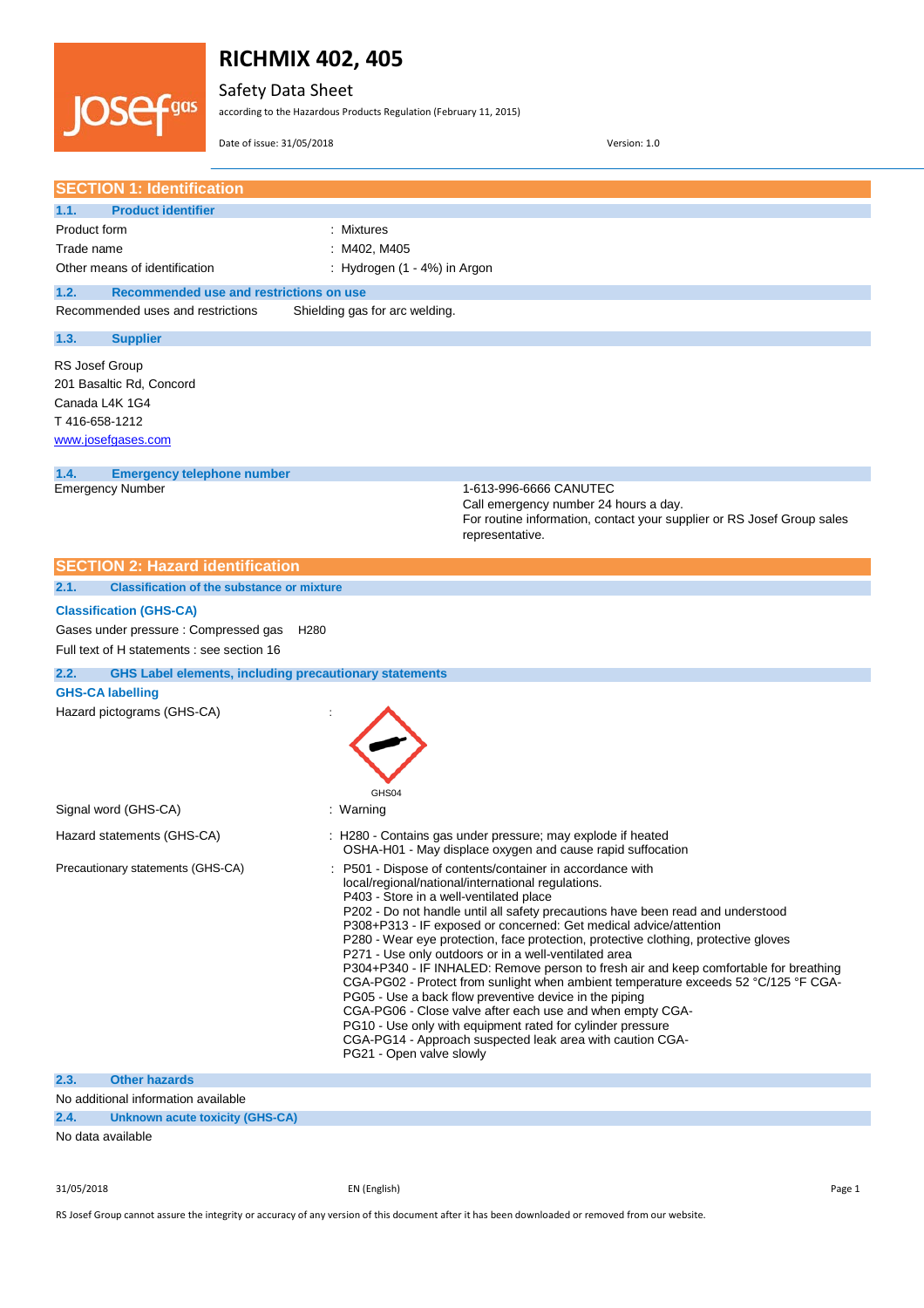# Safety Data Sheet

according to the Hazardous Products Regulation (February 11, 2015)

## **SECTION 3: Composition/information on ingredients**

# **3.1. Substances**

### Not applicable

**JOSef** 

Lgas

### **3.2. Mixtures**

**s**

| <b>Name</b> | <b>Chemical name / Synonyms</b>                          | <b>Product identifier</b> | $\frac{9}{6}$ | <b>Classification (GHS-CA)</b>                |
|-------------|----------------------------------------------------------|---------------------------|---------------|-----------------------------------------------|
| Argon       | Argon, compressed                                        | (CAS-No.) 7440-37-1       | 97.5          | Press. Gas (Comp.), H280                      |
| Hydrogen    | Hydrogen, compressed / Hydrogen<br>molecule H2 / Hydrgen | (CAS-No.) 1333-74-0       | 2.5           | Flam. Gas 1. H220<br>Press. Gas (Comp.), H280 |

Full text of hazard classes and H-statements : see section 16

| <b>SECTION 4: First-aid measures</b>                                    |                                                                                                                                    |  |
|-------------------------------------------------------------------------|------------------------------------------------------------------------------------------------------------------------------------|--|
| 4.1.<br><b>Description of first aid measures</b>                        |                                                                                                                                    |  |
|                                                                         |                                                                                                                                    |  |
| First-aid measures after inhalation                                     | : Remove victim to fresh air and keep at rest in a position comfortable for breathing. If you feel<br>unwell, seek medical advice. |  |
| First-aid measures after skin contact                                   | : Adverse effects not expected from this product.                                                                                  |  |
| First-aid measures after eye contact                                    | : Adverse effects not expected from this product.                                                                                  |  |
| First-aid measures after ingestion                                      | : Ingestion is not considered a potential route of exposure.                                                                       |  |
| 4.2.<br>Most important symptoms and effects (acute and delayed)         |                                                                                                                                    |  |
| Symptoms/effects after inhalation                                       | : May displace oxygen and cause rapid suffocation.                                                                                 |  |
| Symptoms/effects after skin contact                                     | : Adverse effects not expected from this product.                                                                                  |  |
| Symptoms/effects after eye contact                                      | : Adverse effects not expected from this product.                                                                                  |  |
| Symptoms/effects after ingestion                                        | : Ingestion is not considered a potential route of exposure.                                                                       |  |
| Symptoms/effects upon<br>intravenous administration                     | : Not known.                                                                                                                       |  |
| Chronic symptoms                                                        | : Adverse effects not expected from this product.                                                                                  |  |
| 4.3.<br>Immediate medical attention and special treatment, if necessary |                                                                                                                                    |  |

| <b>TW.</b> | <b>THILLOWARD HIGHLIGH ARGENTURY II AND OPSOTAL HIGHLIGHT, II HOOGGGALY</b> |                                                                                    |
|------------|-----------------------------------------------------------------------------|------------------------------------------------------------------------------------|
|            | Other medical advice or treatment                                           | : If you feel unwell, seek medical advice. If breathing is difficult, give oxygen. |

| <b>SECTION 5: Fire-fighting measures</b>                                    |                                                                                                                                                                                                                                                              |  |  |
|-----------------------------------------------------------------------------|--------------------------------------------------------------------------------------------------------------------------------------------------------------------------------------------------------------------------------------------------------------|--|--|
| 5.1.<br><b>Suitable extinguishing media</b>                                 |                                                                                                                                                                                                                                                              |  |  |
| Suitable extinguishing media                                                | : Use extinguishing media appropriate for surrounding fire.                                                                                                                                                                                                  |  |  |
| 5.2.<br>Unsuitable extinguishing media                                      |                                                                                                                                                                                                                                                              |  |  |
| Unsuitable extinguishing media                                              | : Do not use water jet to extinguish.                                                                                                                                                                                                                        |  |  |
| 5.3.<br>Specific hazards arising from the hazardous product                 |                                                                                                                                                                                                                                                              |  |  |
| Fire hazard                                                                 | : The product is not flammable.                                                                                                                                                                                                                              |  |  |
| <b>Explosion hazard</b>                                                     | : Product is not explosive. Heat may build pressure, rupturing closed containers, spreading fire<br>and increasing risk of burns and injuries.                                                                                                               |  |  |
| Hazardous combustion products                                               | : None                                                                                                                                                                                                                                                       |  |  |
| 5.4.<br>Special protective equipment and precautions for fire-fighters      |                                                                                                                                                                                                                                                              |  |  |
| Firefighting instructions                                                   | : In case of fire: Evacuate area. Fight fire remotely due to the risk of explosion. Exposure to fire<br>may cause containers to rupture/explode. Use water spray or fog for cooling exposed<br>containers. Exercise caution when fighting any chemical fire. |  |  |
| Protection during firefighting                                              | Standard protective clothing and equipment (e.g. Self Contained Breathing Apparatus) for fire<br>fighters. Do not enter fire area without proper protective equipment, including respiratory<br>protection.                                                  |  |  |
| <b>SECTION 6: Accidental release measures</b>                               |                                                                                                                                                                                                                                                              |  |  |
| 6.1.<br>Personal precautions, protective equipment and emergency procedures |                                                                                                                                                                                                                                                              |  |  |
| General measures                                                            | : Ensure adequate ventilation.                                                                                                                                                                                                                               |  |  |
| Personal Precautions, Protective Equipment<br>and Emergency Procedures      | : EVACUATE ALL PERSONNEL FROM AFFECTED AREA. Use appropriate protective<br>equipment. If leak is on user's equipment, be certain to purge piping before attempting repairs.<br>If leak is on a container or container valve contact RS Josef Group.          |  |  |
| 6.2.<br>Methods and materials for containment and cleaning up               |                                                                                                                                                                                                                                                              |  |  |
|                                                                             |                                                                                                                                                                                                                                                              |  |  |
|                                                                             |                                                                                                                                                                                                                                                              |  |  |

For containment  $\qquad \qquad :$  Try to stop release if without risk.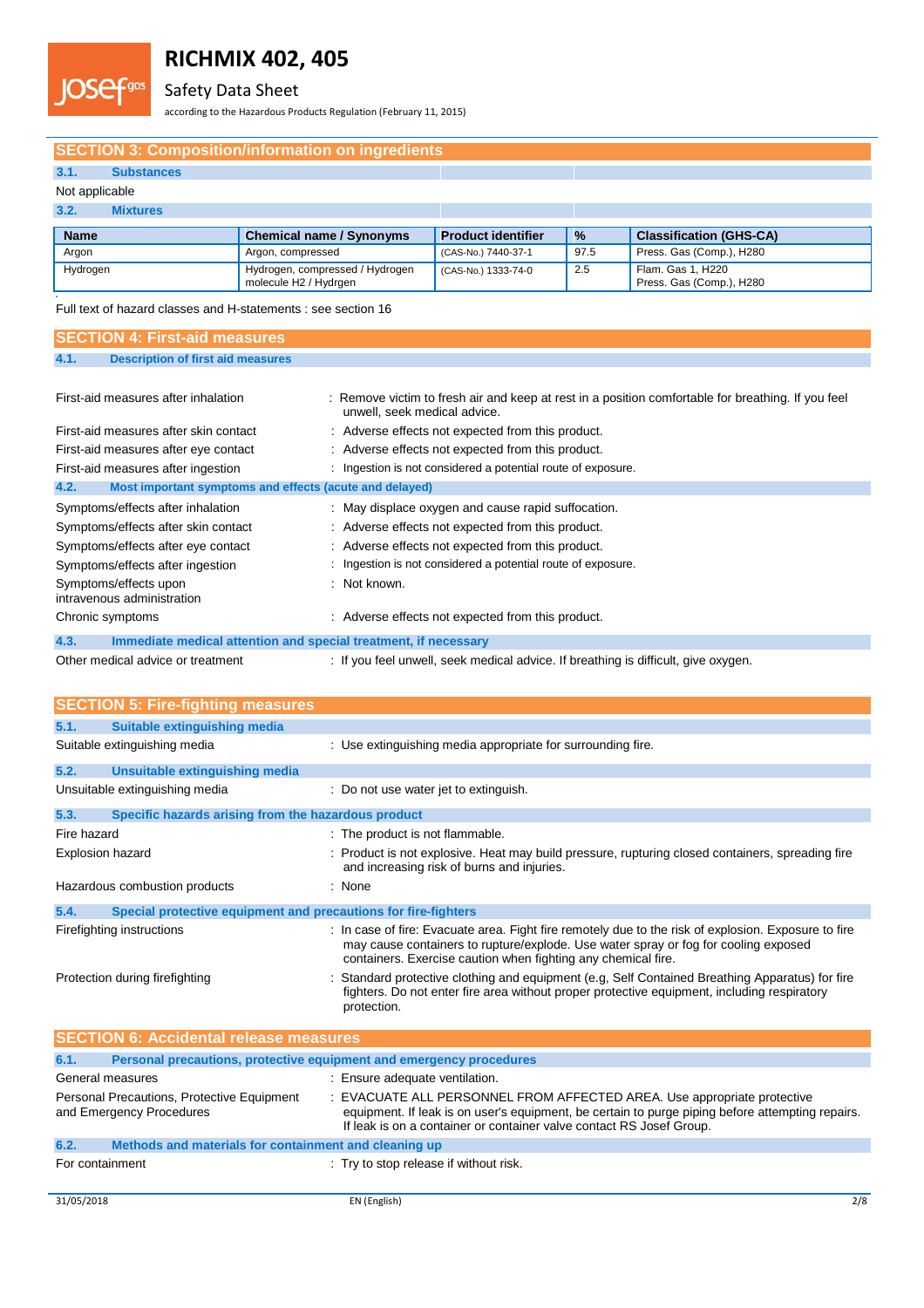# Safety Data Sheet

according to the Hazardous Products Regulation (February 11, 2015)

| Methods for cleaning up           |                                                                                     |                                                                                                                                                                    | : Dispose of contents/container in accordance with local/regional/national/international<br>regulations.                                                                                                                           |  |
|-----------------------------------|-------------------------------------------------------------------------------------|--------------------------------------------------------------------------------------------------------------------------------------------------------------------|------------------------------------------------------------------------------------------------------------------------------------------------------------------------------------------------------------------------------------|--|
| 6.3.                              | <b>Reference to other sections</b>                                                  |                                                                                                                                                                    |                                                                                                                                                                                                                                    |  |
|                                   | For further information refer to section 8: "Exposure controls/personal protection" |                                                                                                                                                                    |                                                                                                                                                                                                                                    |  |
|                                   | <b>SECTION 7: Handling and storage</b>                                              |                                                                                                                                                                    |                                                                                                                                                                                                                                    |  |
| 7.1.                              | <b>Precautions for safe handling</b>                                                |                                                                                                                                                                    |                                                                                                                                                                                                                                    |  |
|                                   | Precautions for safe handling                                                       |                                                                                                                                                                    | : Do not handle until all safety precautions have been read and understood. Use only outdoors or<br>in a well-ventilated area.                                                                                                     |  |
| Hygiene measures                  |                                                                                     |                                                                                                                                                                    | : Do not eat, drink or smoke when using this product.                                                                                                                                                                              |  |
| Additional hazards when processed |                                                                                     | : Pressurized container: Do not pierce or burn, even after use. Use only with equipment rated for<br>cylinder pressure. Close valve after each use and when empty. |                                                                                                                                                                                                                                    |  |
| 7.2.                              | Conditions for safe storage, including any incompatibilities                        |                                                                                                                                                                    |                                                                                                                                                                                                                                    |  |
|                                   | Technical measures                                                                  |                                                                                                                                                                    | : Comply with applicable regulations.                                                                                                                                                                                              |  |
| Storage conditions                |                                                                                     |                                                                                                                                                                    | : Do not expose to temperatures exceeding 52 $^{\circ}$ C/ 125 $^{\circ}$ F. Keep container closed when not in<br>use. Protect cylinders from physical damage; do not drag, roll, slide or drop. Store in well<br>ventilated area. |  |
| Incompatible products             |                                                                                     |                                                                                                                                                                    | : None known.                                                                                                                                                                                                                      |  |
| Incompatible materials            |                                                                                     | : None known.                                                                                                                                                      |                                                                                                                                                                                                                                    |  |

## **SECTION 8: Exposure controls/personal protection**

| 8.1.                            | <b>Control parameters</b>                                    |                                                                                                                                                                                                                                                                                                                                                                 |  |  |  |
|---------------------------------|--------------------------------------------------------------|-----------------------------------------------------------------------------------------------------------------------------------------------------------------------------------------------------------------------------------------------------------------------------------------------------------------------------------------------------------------|--|--|--|
|                                 | No additional information available                          |                                                                                                                                                                                                                                                                                                                                                                 |  |  |  |
| 8.2.                            | <b>Appropriate engineering controls</b>                      |                                                                                                                                                                                                                                                                                                                                                                 |  |  |  |
|                                 | Appropriate engineering controls                             | : Ensure exposure is below occupational exposure limits (where available). Provide adequate<br>general and local exhaust ventilation. Systems under pressure should be regularly checked for<br>leakages. Oxygen detectors should be used when asphyxiating gases may be released.<br>Consider the use of a work permit system e.g. for maintenance activities. |  |  |  |
| Environmental exposure controls |                                                              | : Refer to local regulations for restriction of emissions to the atmosphere. See section 13 for<br>specific methods for waste gas treatment.                                                                                                                                                                                                                    |  |  |  |
| 8.3.                            | Individual protection measures/Personal protective equipment |                                                                                                                                                                                                                                                                                                                                                                 |  |  |  |

### **Personal protective equipment:**

Gloves. Safety glasses. Protective clothing. Safety shoes.

### **Hand protection:**

Wear working gloves when handling gas containers.

### **Eye protection:**

Wear safety glasses with side shields.

### **Skin and body protection:**

Wear suitable protective clothing, e.g. lab coats, coveralls or flame resistant clothing.

### **Respiratory protection:**

None necessary during routine operations. See Sections 5 & 6



### **Thermal hazard protection:**

None necessary during routine operations.

### **Other information:**

Wear safety shoes while handling containers.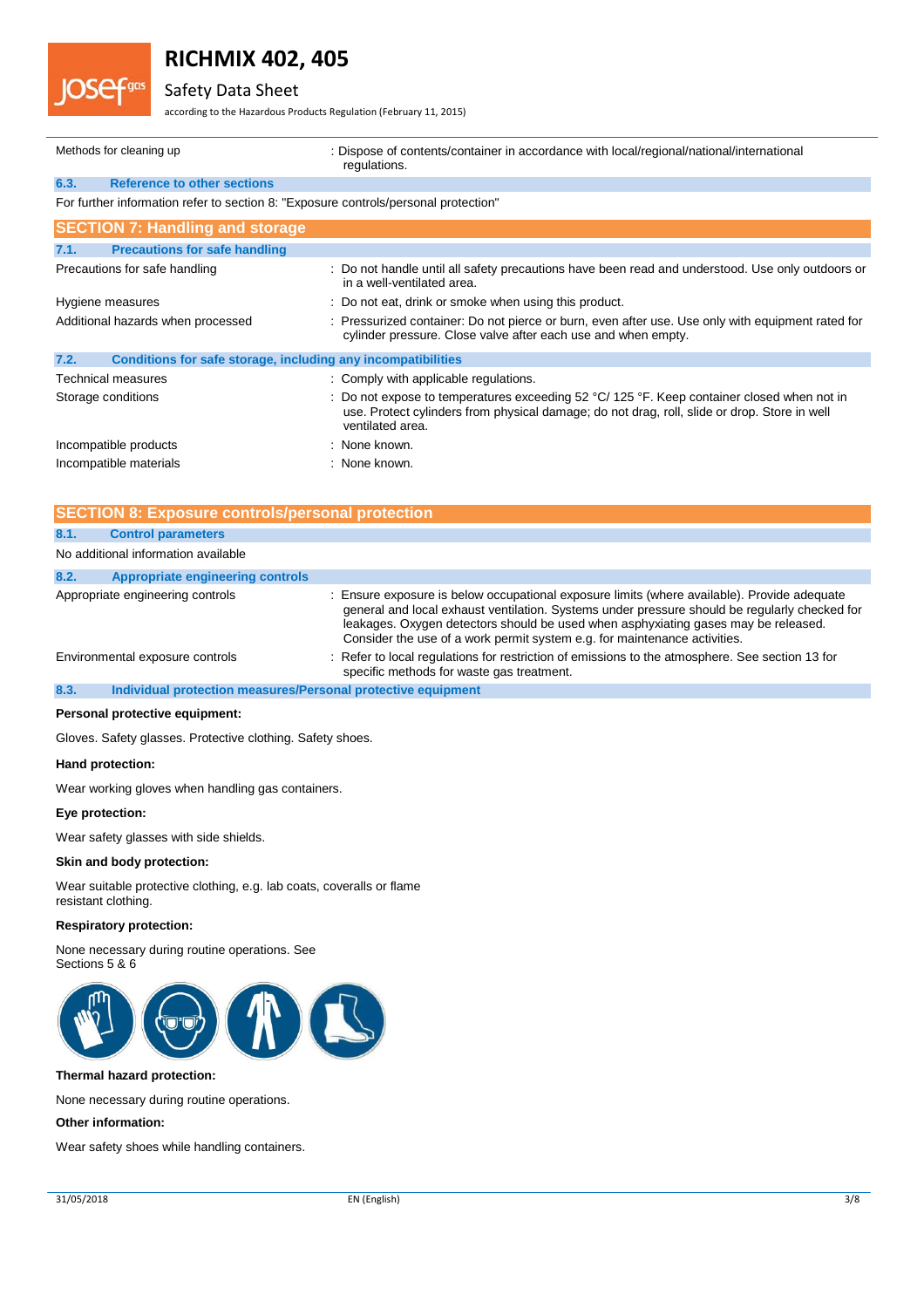# Safety Data Sheet

**JOSefans** 

according to the Hazardous Products Regulation (February 11, 2015)

| <b>SECTION 9: Physical and chemical properties</b>            |                                       |  |  |  |
|---------------------------------------------------------------|---------------------------------------|--|--|--|
| 9.1.<br>Information on basic physical and chemical properties |                                       |  |  |  |
| Physical state                                                | : Gas                                 |  |  |  |
| Appearance                                                    | : Clear, colorless gas.               |  |  |  |
| Colour                                                        | Colourless                            |  |  |  |
| Odour                                                         | Odourless                             |  |  |  |
| Odour threshold                                               | No data available                     |  |  |  |
| pH                                                            | No data available                     |  |  |  |
| Relative evaporation rate (butylacetate=1)                    | No data available                     |  |  |  |
| Relative evaporation rate (ether=1)                           | No data available                     |  |  |  |
| Melting point                                                 | No data available                     |  |  |  |
| Freezing point                                                | No data available                     |  |  |  |
| Boiling point                                                 | No data available                     |  |  |  |
| Flash point                                                   | Not applicable (non-flammable gas)    |  |  |  |
| Auto-ignition temperature                                     | No data available                     |  |  |  |
| Decomposition temperature                                     | No data available                     |  |  |  |
| Flammability (solid, gas)                                     | See Section 2.1 and 2.2               |  |  |  |
| Vapour pressure                                               | : No data available                   |  |  |  |
| Vapour pressure at 50 °C                                      | : No data available                   |  |  |  |
| Relative density                                              | No data available                     |  |  |  |
| Solubility                                                    | : Water: No data available            |  |  |  |
| Log Pow                                                       | : No data available                   |  |  |  |
| Viscosity, kinematic                                          | No data available                     |  |  |  |
| <b>Explosive properties</b>                                   | : Not applicable (non-flammable gas). |  |  |  |
| Oxidising properties                                          | None.                                 |  |  |  |
| <b>Explosive limits</b>                                       | Not applicable (non-flammable gas)    |  |  |  |
| 9.2.<br><b>Other information</b>                              |                                       |  |  |  |

No additional information available

| <b>SECTION 10: Stability and reactivity</b> |                                                                                                          |  |
|---------------------------------------------|----------------------------------------------------------------------------------------------------------|--|
| 10.1.<br><b>Reactivity</b>                  |                                                                                                          |  |
| Reactivity                                  | : None known.                                                                                            |  |
| Chemical stability                          | : Stable under normal conditions.                                                                        |  |
| Possibility of hazardous reactions          | : None known.                                                                                            |  |
| Conditions to avoid                         | : None under recommended storage and handling conditions (see section 7).                                |  |
| Incompatible materials                      | : None known.                                                                                            |  |
| Hazardous decomposition products            | : Under normal conditions of storage and use hazardous decomposition products should not be<br>produced. |  |

| <b>SECTION 11: Toxicological information</b> |                                      |  |                  |  |
|----------------------------------------------|--------------------------------------|--|------------------|--|
| Likely routes of exposure                    |                                      |  | Inhalation.      |  |
| 11.1.                                        | Information on toxicological effects |  |                  |  |
| Acute toxicity (oral)                        |                                      |  | : Not classified |  |
| Acute toxicity (dermal)                      |                                      |  | : Not classified |  |
| Acute toxicity (inhalation)                  |                                      |  | : Not classified |  |

| Argon (7440-37-1)                 |                  |  |
|-----------------------------------|------------------|--|
| LC50 inhalation rat (ppm)         | 820000 ppm/4h    |  |
| Hydrogen (1333-74-0)              |                  |  |
| LC50 inhalation rat (ppm)         | 820000 ppm/4h    |  |
| Skin corrosion/irritation         | : Not classified |  |
| Serious eye damage/irritation     | : Not classified |  |
| Respiratory or skin sensitization | : Not classified |  |
|                                   |                  |  |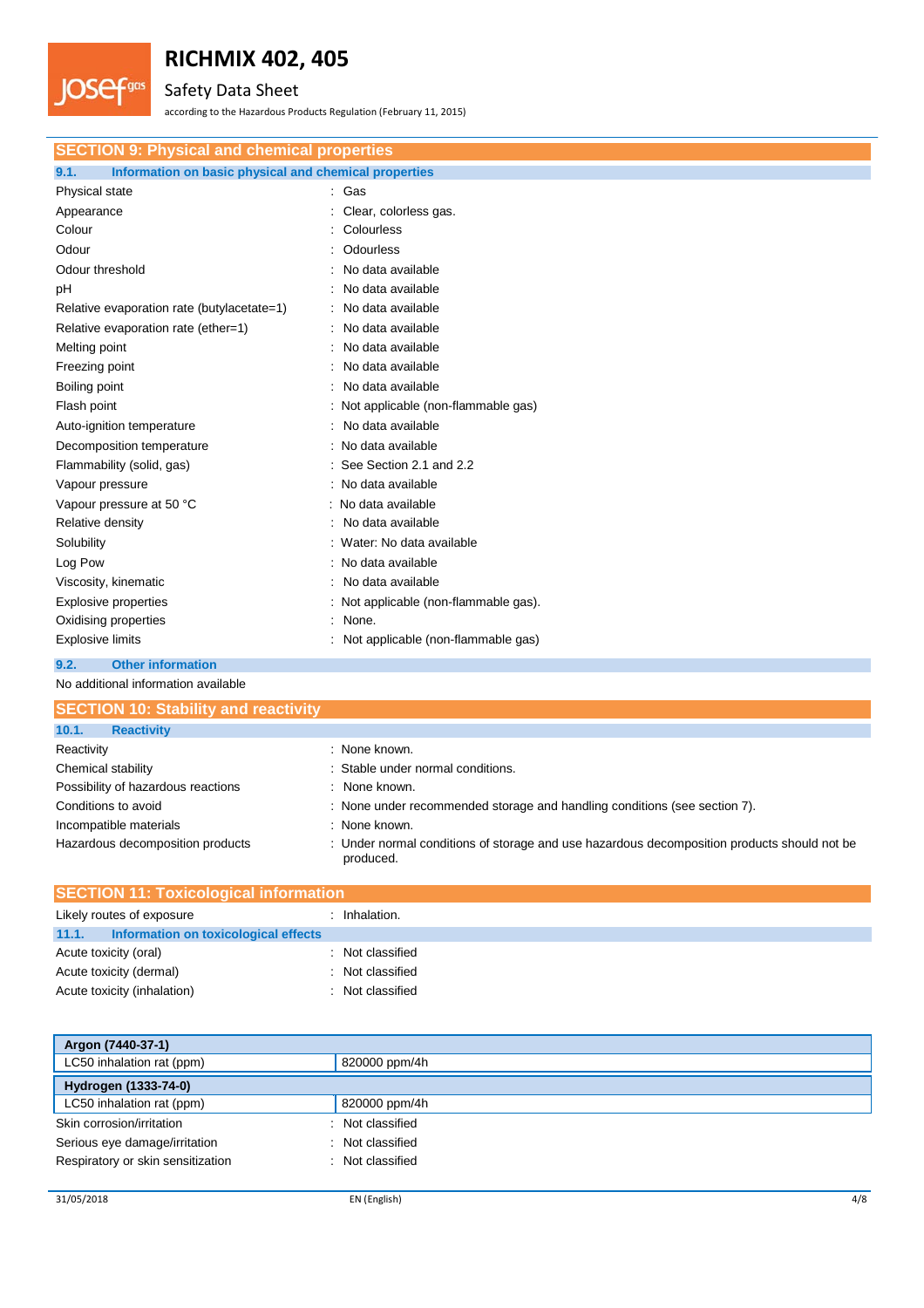# Safety Data Sheet

according to the Hazardous Products Regulation (February 11, 2015)

| Germ cell mutagenicity | : Not classified |
|------------------------|------------------|
| Carcinogenicity        | : Not classified |
| Reproductive toxicity  | : Not classified |
| STOT-single exposure   | : Not classified |
| STOT-repeated exposure | : Not classified |
|                        |                  |

Aspiration hazard is a set of the set of the set of the set of the set of the set of the set of the set of the

**JOSefans** 

|                | <b>SECTION 12: Ecological information</b> |
|----------------|-------------------------------------------|
| 12.1. Toxicity |                                           |

## No additional information available

### **12.2. Persistence and degradability**

| Argon (7440-37-1)                                                             |  |  |
|-------------------------------------------------------------------------------|--|--|
| Persistence and degradability<br>No ecological damage caused by this product. |  |  |
| Hydrogen (1333-74-0)                                                          |  |  |
| Persistence and degradability<br>No ecological damage caused by this product. |  |  |
| <b>Bioaccumulative potential</b><br>12.3.                                     |  |  |
| Argon (7440-37-1)                                                             |  |  |
| Not applicable for inorganic gases.<br>Log Pow                                |  |  |
| No ecological damage caused by this product.<br>Bioaccumulative potential     |  |  |
| Hydrogen (1333-74-0)                                                          |  |  |
| BCF fish 1<br>(no bioaccumulation expected)                                   |  |  |
| Not applicable for inorganic gases.<br>Log Pow                                |  |  |
| No ecological damage caused by this product.<br>Bioaccumulative potential     |  |  |

**12.4. Mobility in soil**

| Argon (7440-37-1)                     |                                              |  |
|---------------------------------------|----------------------------------------------|--|
| Log Pow                               | Not applicable for inorganic gases.          |  |
| Ecology - soil                        | No ecological damage caused by this product. |  |
| Hydrogen (1333-74-0)                  |                                              |  |
| Log Pow                               | Not applicable for inorganic gases.          |  |
| Ecology - soil                        | No ecological damage caused by this product. |  |
| 12.5.<br><b>Other adverse effects</b> |                                              |  |
| Effect on ozone layer                 | : No known effects from this product.        |  |
| <b>GWPmix comment</b>                 | : No known effects from this product.        |  |

| <b>SECTION 13: Disposal considerations</b> |                                                                                                                                                                                                                            |
|--------------------------------------------|----------------------------------------------------------------------------------------------------------------------------------------------------------------------------------------------------------------------------|
| <b>Disposal methods</b><br>13.1.           |                                                                                                                                                                                                                            |
| Waste treatment methods                    | : Contact supplier if guidance is required. Do not discharge into any place where its<br>accumulation could be dangerous. Ensure that the emission levels from local regulations or<br>operating permits are not exceeded. |
| Product/Packaging disposal recommendations | : Refer to the CGA Pamphlet P-63 "Disposal of Gases" available at www.cganet.com for<br>more quidance on suitable disposal methods.                                                                                        |
| <b>SECTION 14: Transport information</b>   |                                                                                                                                                                                                                            |
| 14.1.<br><b>Basic shipping description</b> |                                                                                                                                                                                                                            |
| In accordance with TDG                     |                                                                                                                                                                                                                            |
| <b>Transportation of Dangerous Goods</b>   |                                                                                                                                                                                                                            |
|                                            |                                                                                                                                                                                                                            |
| UN-No. (TDG)                               | : UN1956                                                                                                                                                                                                                   |
| <b>TDG Primary Hazard Classes</b>          | : 2.2 - Class 2.2 - Non-Flammable, Non-Toxic Gas.                                                                                                                                                                          |
| <b>Transport Document Description</b>      | : UN1956 Compressed gas, n.o.s., $2.2$                                                                                                                                                                                     |
| Proper Shipping Name                       | : Compressed gas, n.o.s.                                                                                                                                                                                                   |
|                                            |                                                                                                                                                                                                                            |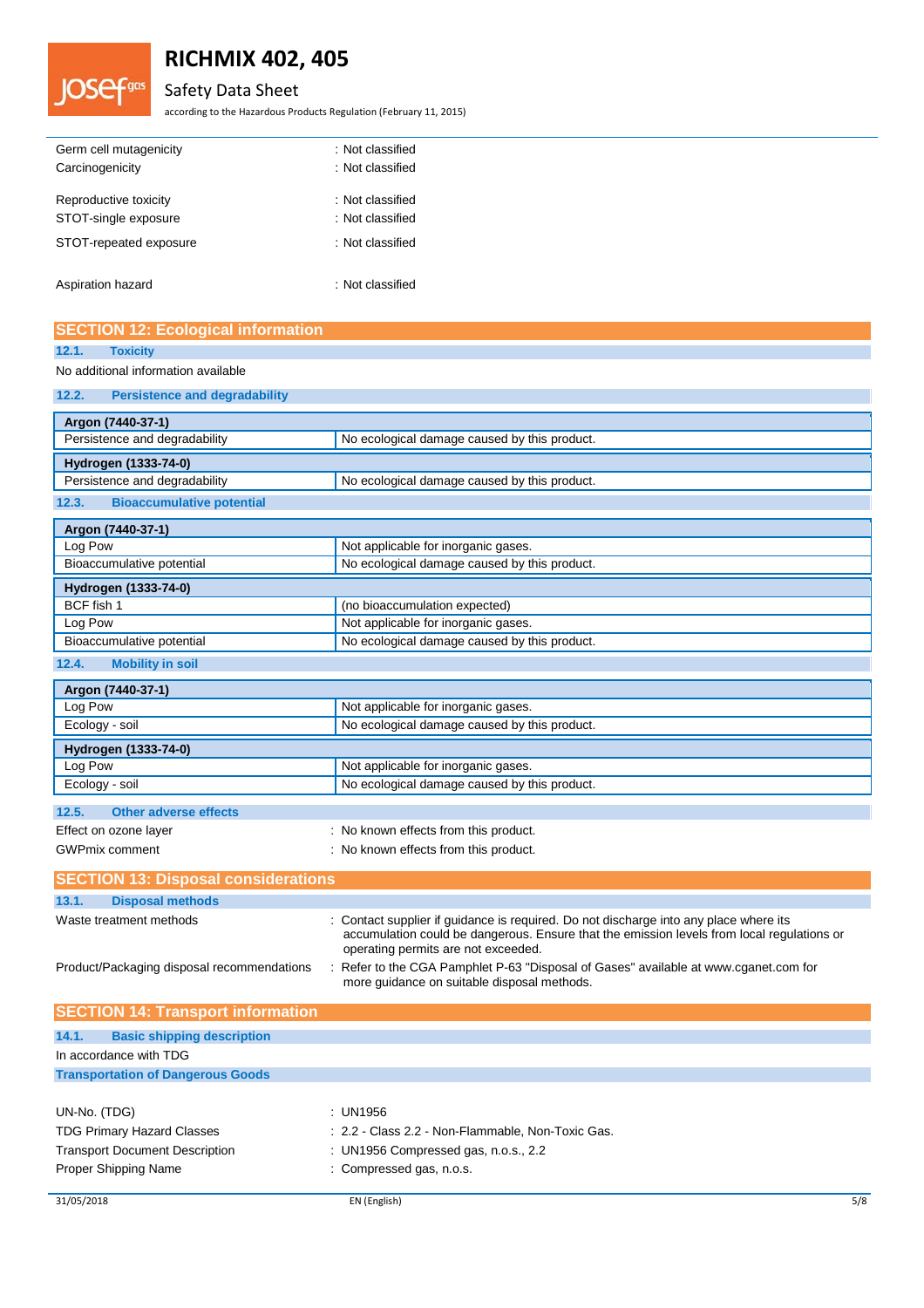

# Safety Data Sheet

according to the Hazardous Products Regulation (February 11, 2015)

| Hazard labels (TDG)                                                                                                                                                                               | : 2.2 - Non-flammable, non-toxic gases                                                                                                                                                                                                                                                                                                                                                                                                                                                                                                                                                                                                                                                                                                                                                                                                                                                                                                                                                                                                                                                                                                                                                                                                                                                                                                                                                                                                                                                                                                                                                                                                                                                                                                                                                                                                                                                                                                                                                                                                                                                                                                                                                                                                                                                                                                                                                                                                                                                                                                                                                                                                                                                                                                                                                                                                                                                                                                                                                                                                                                                                                                                                                                                                                                                                                                                                                                                                                                                                                                                                                                                                                              |
|---------------------------------------------------------------------------------------------------------------------------------------------------------------------------------------------------|---------------------------------------------------------------------------------------------------------------------------------------------------------------------------------------------------------------------------------------------------------------------------------------------------------------------------------------------------------------------------------------------------------------------------------------------------------------------------------------------------------------------------------------------------------------------------------------------------------------------------------------------------------------------------------------------------------------------------------------------------------------------------------------------------------------------------------------------------------------------------------------------------------------------------------------------------------------------------------------------------------------------------------------------------------------------------------------------------------------------------------------------------------------------------------------------------------------------------------------------------------------------------------------------------------------------------------------------------------------------------------------------------------------------------------------------------------------------------------------------------------------------------------------------------------------------------------------------------------------------------------------------------------------------------------------------------------------------------------------------------------------------------------------------------------------------------------------------------------------------------------------------------------------------------------------------------------------------------------------------------------------------------------------------------------------------------------------------------------------------------------------------------------------------------------------------------------------------------------------------------------------------------------------------------------------------------------------------------------------------------------------------------------------------------------------------------------------------------------------------------------------------------------------------------------------------------------------------------------------------------------------------------------------------------------------------------------------------------------------------------------------------------------------------------------------------------------------------------------------------------------------------------------------------------------------------------------------------------------------------------------------------------------------------------------------------------------------------------------------------------------------------------------------------------------------------------------------------------------------------------------------------------------------------------------------------------------------------------------------------------------------------------------------------------------------------------------------------------------------------------------------------------------------------------------------------------------------------------------------------------------------------------------------------|
| <b>TDG Special Provisions</b><br>Explosive Limit and Limited Quantity Index<br>Excepted quantities (TDG)<br>Passenger Carrying Road Vehicle or Passenger : 75 L<br>Carrying Railway Vehicle Index | : 16 - (1) The technical name of at least one of the most dan gerous substances that<br>predominantly contributes to the hazard or hazards posed by the dangerous goods must be<br>shown, in parentheses, on the shipping document following the shipping name in accordance<br>with clause $3.5(1)(c)(ii)(A)$ of Part 3 (Documentation). The t echnical name must also be shown,<br>in parentheses, on a small means of containment or on a ta g following the shipping name in<br>accordance with subsections 4.11(2) and (3) of Part 4 (Dangerous Goods Safety Marks). (2)<br>Despite subsection (1), the technical name for the following dangerous goods is not required to<br>be shown on a shipping document or on a small means of c ontainment when Canadian law for<br>domestic transport or an international convention for interna tional transport prohibits the<br>disclosure of the technical name: (a)UN1544, ALKALOID SALTS, SOLID, N.O.S. or<br>ALKALOIDS, SOLID, N.O.S; (b)UN1851, MEDICINE, LIQUID, TOXIC, N.O.S; (c)UN3140,<br>ALKALOID SALTS, LIQUID, N.O.S. or ALKALOIDS, LIQUI D, N.O.S; (d)UN3248, MEDICINE,<br>LIQUID, FLAMMABLE, TOXIC, N.O.S; or (e)UN3249, MED ICINE, SOLID, TOXIC, N.O.S. An<br>example in Canada is the "Food and Drugs Act". (3) Despit e subsection (1), the technical name<br>for the following dangerous goods is not required to be sho wn on a small means of<br>containment: (a)UN2814, INFECTIOUS SUBSTANCE, AFF ECTING HUMANS; or (b)UN2900,<br>INFECTIOUS SUBSTANCE, AFFECTING ANIMALS. SOR/2014-306<br>148 - (1) Part 5 (Means of Containment) does not apply to r adiation detectors that contain<br>these dangerous goods in non-refillable pressure receptacl es if (a)the working pressure in each<br>receptacle is less than 5 000 KPa; (b)the capacity of each receptacle is less than 12 L; (c)each<br>receptacle has a minimum burst pressure of (i) at least 3 tim es the working pressure, when the<br>receptacle is fitted with a relief device, or (ii) at least 4 times the working pressure, when the<br>receptacle is not fitted with a relief device; (d)each receptac le is manufactured from material<br>that will not fragment upon rupture; (e)each detector is man ufactured under a quality assurance<br>program; ISO 9001:2008 is an example of a quality assuran ce program. (f)the detectors are<br>transported in strong outer means of containment; and (g)a detector in its outer means of<br>containment is capable of withstanding a 1.2 m drop test without breakage of the detector or<br>rupture of the outer means of containment. (2) Part 5 (Means of Containment) does not apply to<br>radiation detectors that contain these dangerous goods in n on-refillable pressure receptacles<br>and that are included in equipment, if (a)the conditions set out in paragraphs (1)(a) to (e) are<br>met; and (b) the equipment is contained in a strong outer m eans of containment or the<br>equipment affords the detectors with protection that is equi valent to that provided by a strong<br>outer means of containment. (3) These Regulations, except for Part 1 (Coming into Force,<br>Repeal, Interpretation, General Provisions and Special Cases) and Part 2 (Classification), do<br>not apply to radiation detectors that contain these dangerou s goods in non-refillable pressure<br>receptacles, including detectors in radiation detection systems, if the detectors meet the<br>requirements of subsection (1) or (2), as applicable, and the capacity of the receptacles that<br>contain the detectors is less than 50 mL, SOR/2014-306<br>0.125 L<br>: E0 |
| 14.2.<br><b>Transport information/DOT - USA</b>                                                                                                                                                   |                                                                                                                                                                                                                                                                                                                                                                                                                                                                                                                                                                                                                                                                                                                                                                                                                                                                                                                                                                                                                                                                                                                                                                                                                                                                                                                                                                                                                                                                                                                                                                                                                                                                                                                                                                                                                                                                                                                                                                                                                                                                                                                                                                                                                                                                                                                                                                                                                                                                                                                                                                                                                                                                                                                                                                                                                                                                                                                                                                                                                                                                                                                                                                                                                                                                                                                                                                                                                                                                                                                                                                                                                                                                     |
| <b>Department of Transport</b>                                                                                                                                                                    |                                                                                                                                                                                                                                                                                                                                                                                                                                                                                                                                                                                                                                                                                                                                                                                                                                                                                                                                                                                                                                                                                                                                                                                                                                                                                                                                                                                                                                                                                                                                                                                                                                                                                                                                                                                                                                                                                                                                                                                                                                                                                                                                                                                                                                                                                                                                                                                                                                                                                                                                                                                                                                                                                                                                                                                                                                                                                                                                                                                                                                                                                                                                                                                                                                                                                                                                                                                                                                                                                                                                                                                                                                                                     |
| DOT NA no.                                                                                                                                                                                        | : UN1956                                                                                                                                                                                                                                                                                                                                                                                                                                                                                                                                                                                                                                                                                                                                                                                                                                                                                                                                                                                                                                                                                                                                                                                                                                                                                                                                                                                                                                                                                                                                                                                                                                                                                                                                                                                                                                                                                                                                                                                                                                                                                                                                                                                                                                                                                                                                                                                                                                                                                                                                                                                                                                                                                                                                                                                                                                                                                                                                                                                                                                                                                                                                                                                                                                                                                                                                                                                                                                                                                                                                                                                                                                                            |
| UN-No.(DOT)                                                                                                                                                                                       | : 1956                                                                                                                                                                                                                                                                                                                                                                                                                                                                                                                                                                                                                                                                                                                                                                                                                                                                                                                                                                                                                                                                                                                                                                                                                                                                                                                                                                                                                                                                                                                                                                                                                                                                                                                                                                                                                                                                                                                                                                                                                                                                                                                                                                                                                                                                                                                                                                                                                                                                                                                                                                                                                                                                                                                                                                                                                                                                                                                                                                                                                                                                                                                                                                                                                                                                                                                                                                                                                                                                                                                                                                                                                                                              |
| DOT Symbols                                                                                                                                                                                       | : G - Identifies PSN requiring a technical name                                                                                                                                                                                                                                                                                                                                                                                                                                                                                                                                                                                                                                                                                                                                                                                                                                                                                                                                                                                                                                                                                                                                                                                                                                                                                                                                                                                                                                                                                                                                                                                                                                                                                                                                                                                                                                                                                                                                                                                                                                                                                                                                                                                                                                                                                                                                                                                                                                                                                                                                                                                                                                                                                                                                                                                                                                                                                                                                                                                                                                                                                                                                                                                                                                                                                                                                                                                                                                                                                                                                                                                                                     |
| <b>Transport Document Description</b>                                                                                                                                                             | : UN1956 Compressed gas, n.o.s., 2.2                                                                                                                                                                                                                                                                                                                                                                                                                                                                                                                                                                                                                                                                                                                                                                                                                                                                                                                                                                                                                                                                                                                                                                                                                                                                                                                                                                                                                                                                                                                                                                                                                                                                                                                                                                                                                                                                                                                                                                                                                                                                                                                                                                                                                                                                                                                                                                                                                                                                                                                                                                                                                                                                                                                                                                                                                                                                                                                                                                                                                                                                                                                                                                                                                                                                                                                                                                                                                                                                                                                                                                                                                                |
| Proper Shipping Name (DOT)                                                                                                                                                                        | : Compressed gas, n.o.s.                                                                                                                                                                                                                                                                                                                                                                                                                                                                                                                                                                                                                                                                                                                                                                                                                                                                                                                                                                                                                                                                                                                                                                                                                                                                                                                                                                                                                                                                                                                                                                                                                                                                                                                                                                                                                                                                                                                                                                                                                                                                                                                                                                                                                                                                                                                                                                                                                                                                                                                                                                                                                                                                                                                                                                                                                                                                                                                                                                                                                                                                                                                                                                                                                                                                                                                                                                                                                                                                                                                                                                                                                                            |
| Contains Statement Field Selection (DOT)                                                                                                                                                          | : DOT_TECHNICAL - Proper Shipping Name - Technical (D OT)                                                                                                                                                                                                                                                                                                                                                                                                                                                                                                                                                                                                                                                                                                                                                                                                                                                                                                                                                                                                                                                                                                                                                                                                                                                                                                                                                                                                                                                                                                                                                                                                                                                                                                                                                                                                                                                                                                                                                                                                                                                                                                                                                                                                                                                                                                                                                                                                                                                                                                                                                                                                                                                                                                                                                                                                                                                                                                                                                                                                                                                                                                                                                                                                                                                                                                                                                                                                                                                                                                                                                                                                           |
| Class (DOT)<br>Division (DOT)                                                                                                                                                                     | : 2.2 - Class 2.2 - Non-flammable compressed gas 49 CFR 1 73.115<br>$\therefore$ 2.2                                                                                                                                                                                                                                                                                                                                                                                                                                                                                                                                                                                                                                                                                                                                                                                                                                                                                                                                                                                                                                                                                                                                                                                                                                                                                                                                                                                                                                                                                                                                                                                                                                                                                                                                                                                                                                                                                                                                                                                                                                                                                                                                                                                                                                                                                                                                                                                                                                                                                                                                                                                                                                                                                                                                                                                                                                                                                                                                                                                                                                                                                                                                                                                                                                                                                                                                                                                                                                                                                                                                                                                |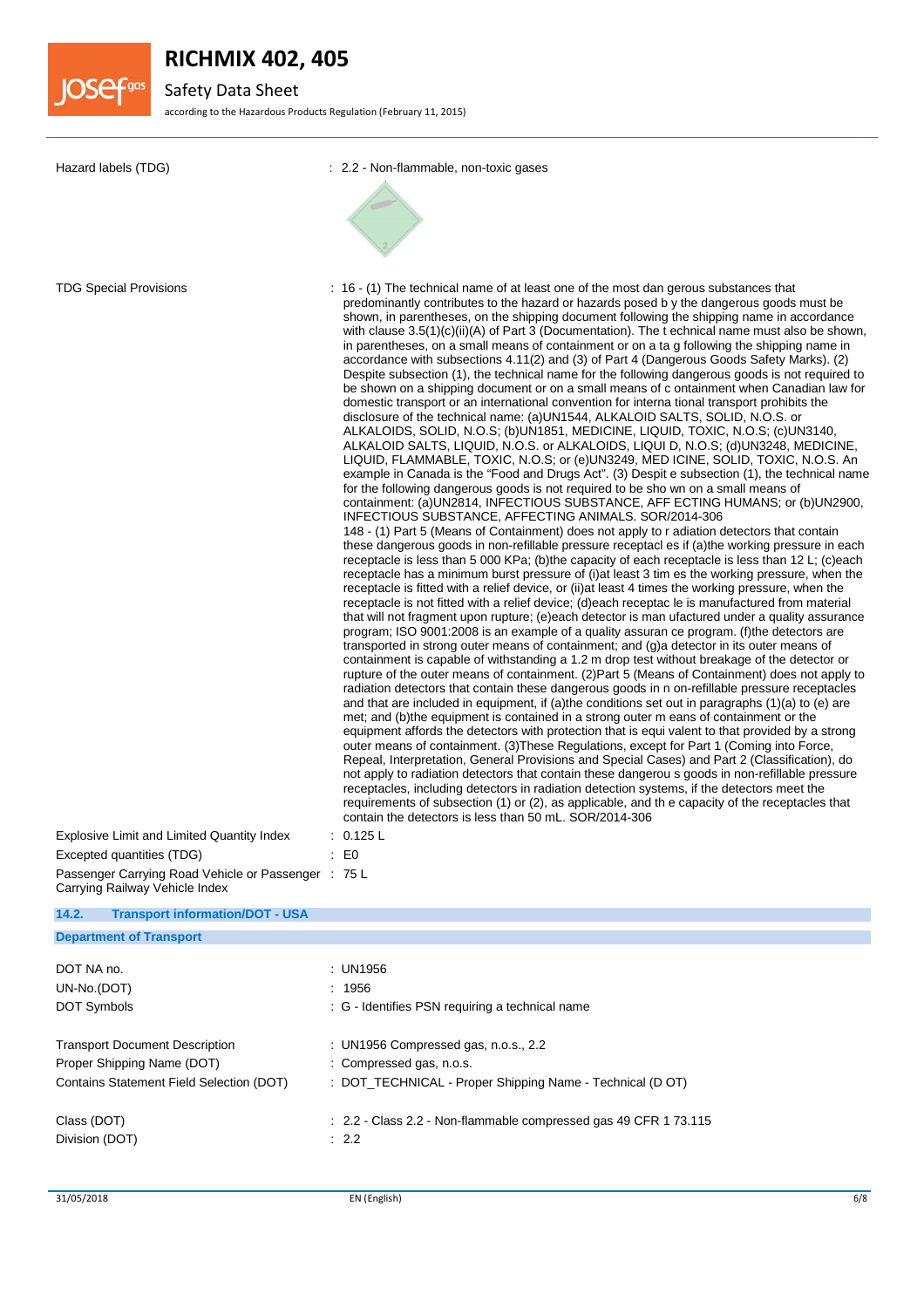



# Safety Data Sheet

according to the Hazardous Products Regulation (February 11, 2015)

| : 2.2 - Non-flammable gas                                                                                 |
|-----------------------------------------------------------------------------------------------------------|
| : No                                                                                                      |
| : 306;307                                                                                                 |
| : 302;305                                                                                                 |
| : 314,315                                                                                                 |
| DOT Quantity Limitations Passenger aircraft/rail : 75 kg                                                  |
| DOT Quantity Limitations Cargo aircraft only (49 : 150 kg)                                                |
| : A - The material may be stowed "on deck" or "under dec k" on a cargo vessel d on a<br>passenger vessel. |
|                                                                                                           |

Other information **contains the contract of the contract of the contract of the contract of the contract of the contract of the contract of the contract of the contract of the contract of the contract of the contract of th** 

| 14.3.<br>Air and sea transport               |                                          |
|----------------------------------------------|------------------------------------------|
| <b>IMDG</b>                                  |                                          |
| UN-No. (IMDG)                                | : 1956                                   |
| Proper Shipping Name (IMDG)                  | : Compressed gas, n.o.s.                 |
| <b>Transport Document Description (IMDG)</b> | : UN 1956 Compressed gas, n.o.s., 2.2    |
| Class (IMDG)                                 | : 2.2 - Non-flammable, non-toxic gases   |
| <b>IATA</b>                                  |                                          |
| UN-No. (IATA)                                | : 1956                                   |
| Proper Shipping Name (IATA)                  | : Compressed gas, n.o.s.                 |
| <b>Transport Document Description (IATA)</b> | : UN 1956 Compressed gas, n.o.s., 2.2    |
| Class (IATA)                                 | : 2.2 - Gases : Non-flammable, non-toxic |

## **SECTION 15: Regulatory information**

## **15.1. National regulations**

**Argon (7440-37-1)** Listed on the Canadian DSL (Domestic Substances List)

## **Hydrogen (1333-74-0)**

Listed on the Canadian DSL (Domestic Substances List)

### **15.2. International regulations**

### **Argon (7440-37-1)**

Listed on the AICS (Australian Inventory of Chem ical Substances)

Listed on IECSC (Inventory of Existing Chemical Substances Produced or Imported in China)

Listed on the EEC inventory EINECS (European Inventory of Existing Commercial Chemical Substances)

Listed on the Korean ECL (Existing Chemicals Li st)

Listed on NZIoC (New Zealand Inventory of Che micals)

Listed on PICCS (Philippines Inventory of Chemi cals and Chemical

Substances) Listed on the United States TSCA (Toxic Substan ces Control Act)

inventory Listed on INSQ (Mexican National Inventory of C hemical Substances)